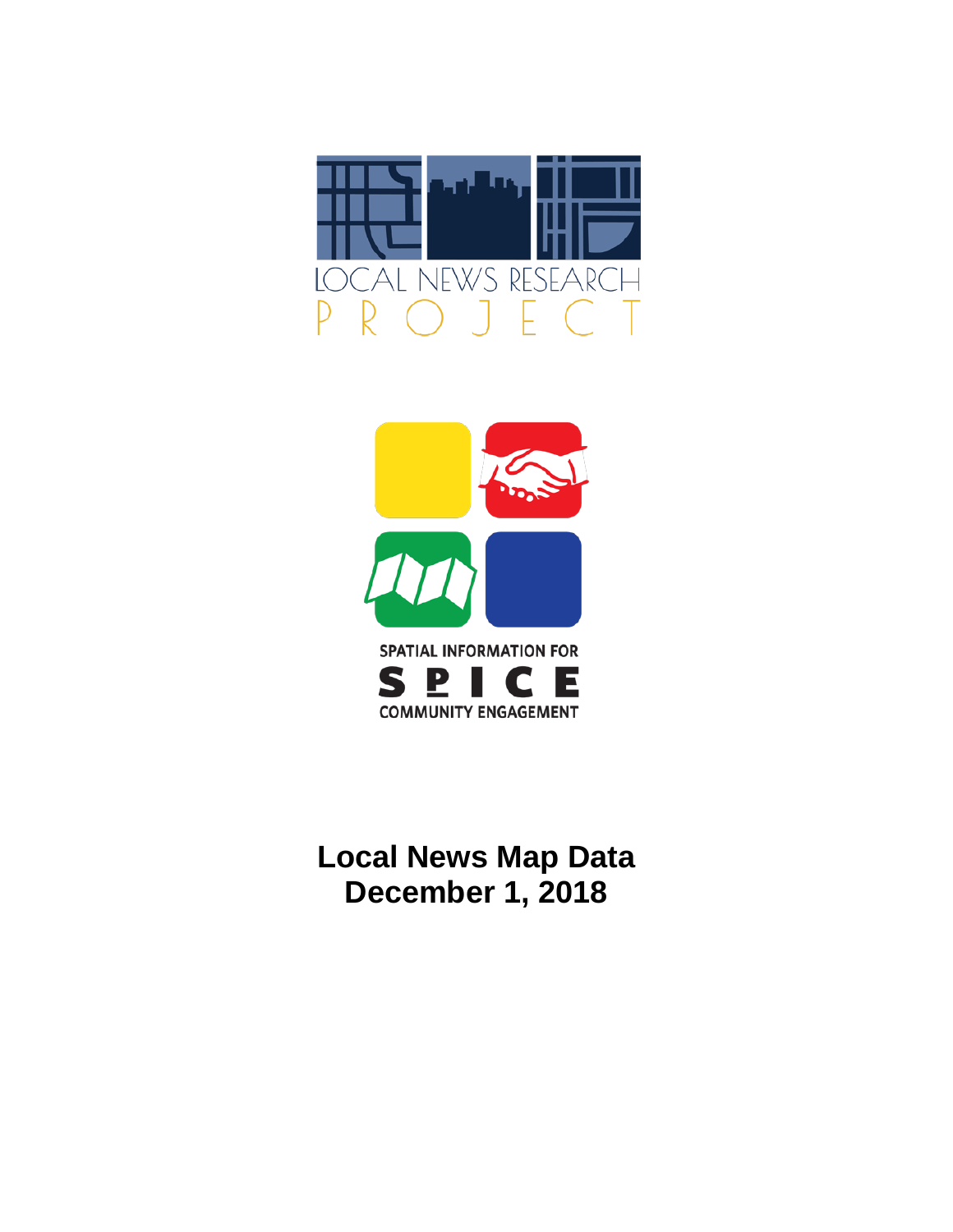#### ABOUT THIS PROJECT

The Local News Map is a crowd-sourced resource that tracks what is happening to local newspapers, broadcast outlets and online news sites in communities across Canada. It displays data going back to 2008, which marked the beginning of a deep recession and a turning point for many previously profitable local news organizations. This report, which is produced every two months and archived [here,](http://localnewsresearchproject.ca/category/local-news-map-data) summarizes the latest data available on the map.

This project is the result of a collaboration between Professor [April Lindgren,](http://rsj.journalism.ryerson.ca/team/april-lindgren/) lead investigator for the [Local News Research Project](http://localnewsresearchproject.ca/) at Ryerson University's School of Journalism and Associate Professor [Jon Corbett,](http://joncorbett.com/JonCorbett/Home.html) who leads the University of British Columbia's [SpICE](http://spice.geolive.ca/)  [Lab](http://spice.geolive.ca/) (Spatial Information for Community Mapping). It was created with financial support from [Canadian Geospatial and Open Data Research Partnership;](http://geothink.ca/) Canadian Media Guild/CWA Canada; Canadian Journalists for Free Expression; a Mitacs Accelerate grant; Unifor; and Ryerson University.

Credits/citations: The Local News Map is a joint project of the Local News Research Project at Ryerson University's School of Journalism and the University of British Columbia's SpICE Lab (Spatial Information for Community Mapping).

Lindgren, April and Corbett, Jon. *Local News Map Data.*  <http://localnewsresearchproject.ca/category/local-news-map-data>

Visit the map:<https://localnewsmap.geolive.ca/>

Contact us: **[localnewspoverty@gmail.com](mailto:localnewspoverty@gmail.com)** 

#### **Contents**

| Breakdown of data by type of local media (2008 to December 1, 2018) 4 |  |
|-----------------------------------------------------------------------|--|
|                                                                       |  |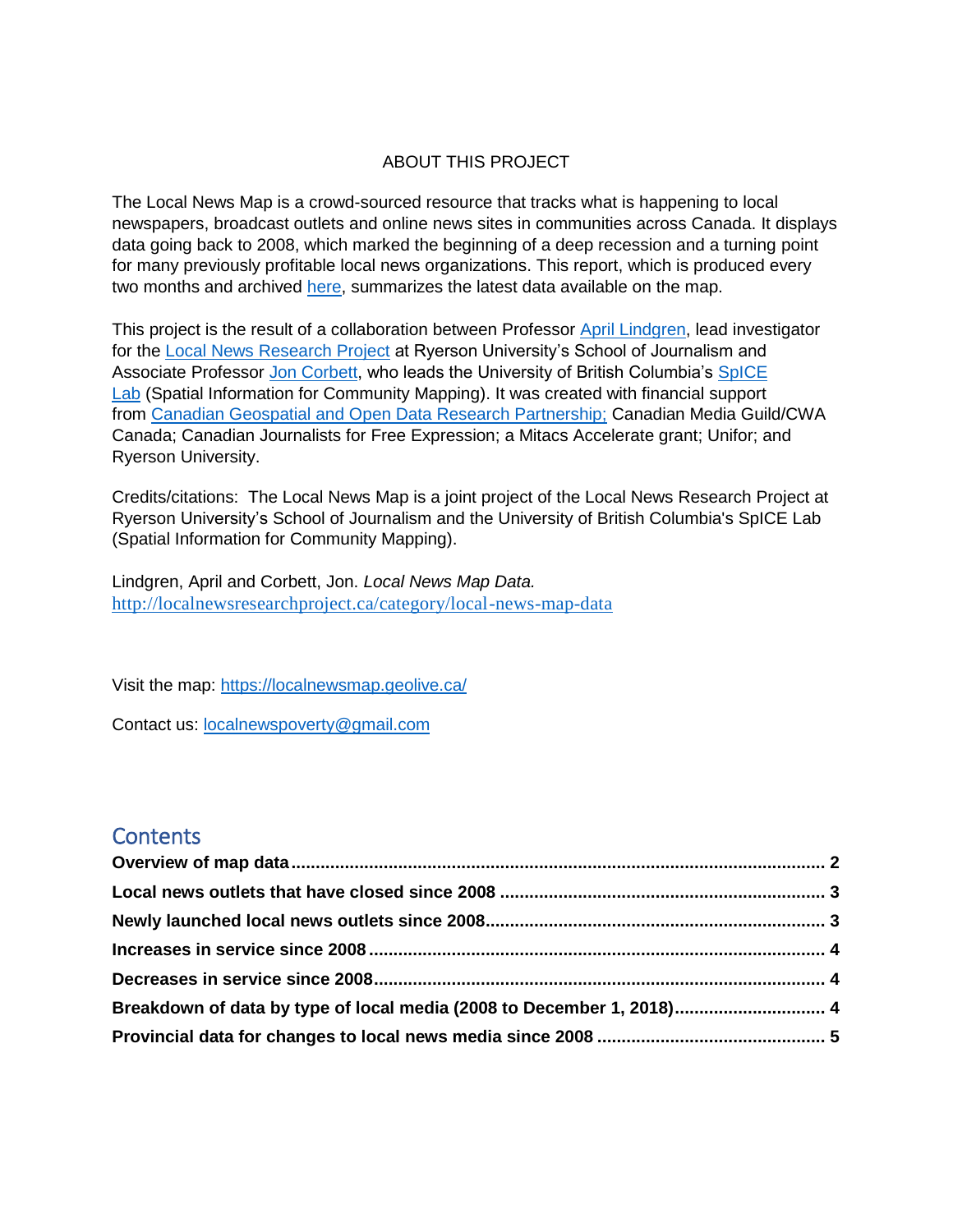## <span id="page-2-0"></span>Overview of map data

The map displayed a total of 488 markers representing changes to local news outlets of all types between 2008 and December 1, 2018.

| Breakdown of all markers by   |     |  |  |  |
|-------------------------------|-----|--|--|--|
| type of change that occurred: |     |  |  |  |
| closed                        | 218 |  |  |  |
| closed due to                 | 44  |  |  |  |
| merger                        |     |  |  |  |
| daily (free) becomes          | 1   |  |  |  |
| a community paper             |     |  |  |  |
| daily becomes a               | 9   |  |  |  |
| community paper               |     |  |  |  |
| decrease in service           | 69  |  |  |  |
| increase in service           | 24  |  |  |  |
| new                           | 87  |  |  |  |
| new outlet produced           | 16  |  |  |  |
| by merger                     |     |  |  |  |
| shifted to online             |     |  |  |  |



| Breakdown of all markers |     |  |  |  |  |
|--------------------------|-----|--|--|--|--|
| by type of media:        |     |  |  |  |  |
| community paper          | 278 |  |  |  |  |
| daily paper - free       | 27  |  |  |  |  |
| daily paper - paid       | 38  |  |  |  |  |
| online                   | 65  |  |  |  |  |
| radio - private          | 9   |  |  |  |  |
| radio - public           | 11  |  |  |  |  |
| TV - private             | 32  |  |  |  |  |
| TV - public              | 28  |  |  |  |  |
|                          |     |  |  |  |  |

Breakdown of all markers by ownership:

| Independent owners | 89  |
|--------------------|-----|
| Postmedia          | 46  |
| <b>Black Press</b> | 36  |
| Transcontinental   | 34  |
| Metroland          | 32  |
| Sun Media          | 29  |
| CBC/Radio-Canada   | 28  |
| Glacier Media      | 19  |
| Torstar            | 16  |
| Quebecor           | 15  |
| <b>Bell Media</b>  | 13  |
| Rogers Media       | 12  |
| Other              | 118 |

Note: only owners with more than 10 markers are listed in the table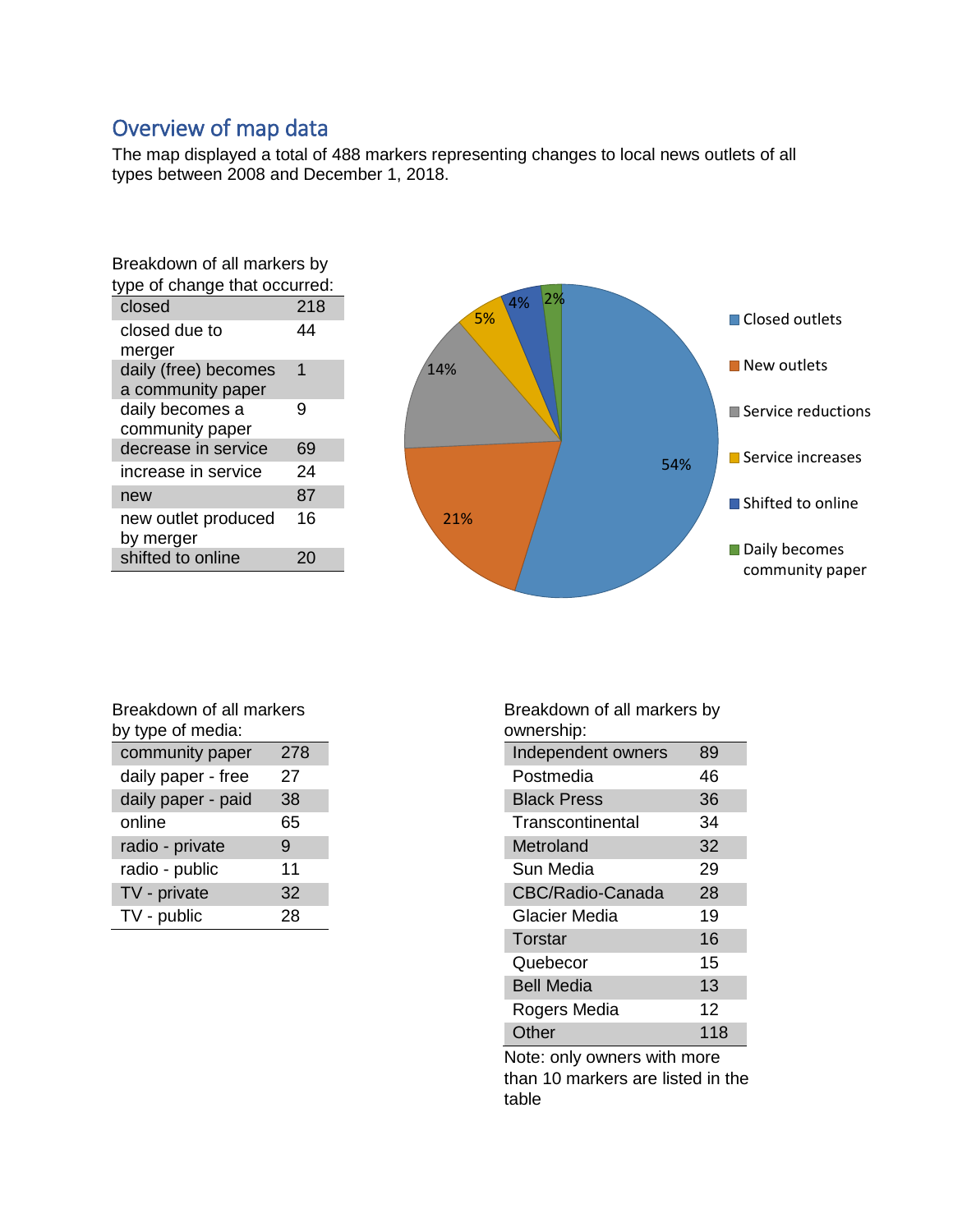### <span id="page-3-0"></span>Local news outlets that have closed since 2008

Total number of closings: 262 (218 direct closings + 44 closings due to mergers) Number of communities where a local news outlet has closed: 190

| Breakdown of closings by |     |  |  |  |
|--------------------------|-----|--|--|--|
| type of media:           |     |  |  |  |
| community paper          | 195 |  |  |  |
| daily paper - free       | 23  |  |  |  |
| daily paper - paid       | 13  |  |  |  |
| online                   | 13  |  |  |  |
| radio - private          | 2   |  |  |  |
| radio – public           | 6   |  |  |  |
| $TV$ – private           | 10  |  |  |  |
| $TV$ – public            | ი   |  |  |  |
|                          |     |  |  |  |

| Breakdown of closings by ownership: |    |  |
|-------------------------------------|----|--|
| Postmedia                           | 32 |  |
| Transcontinental                    | 30 |  |
| Independent                         | 30 |  |
| <b>Black Press</b>                  | 27 |  |
| Sun Media                           | 25 |  |
| Metroland                           | 18 |  |
| <b>Glacier Media</b>                | 16 |  |
| Torstar                             | 15 |  |
| Other                               |    |  |

Note: only owners with more than 10 markers are named in the table

# <span id="page-3-1"></span>Newly launched local news outlets since 2008

Total number of markers representing new outlets: 103 (87 new outlets + 16 new outlets produced by mergers)

Number of communities where a new local news outlet has been launched: 77

Breakdown of new outlets by media type:

| community paper    | 39 |
|--------------------|----|
| daily paper - free | 1  |
| online             | 46 |
| radio - private    | 6  |
| radio - public     | 3  |
| $TV$ – private     | 3  |
| $TV$ – public      | 5  |

| Breakdown of new outlets by |                |
|-----------------------------|----------------|
| ownership:                  |                |
| Independent                 | 46             |
| Metroland                   | 7              |
| <b>Village Media</b>        | 7              |
| Rogers Media                | 6              |
| <b>Black Press</b>          | 4              |
| <b>Your Community</b>       | 4              |
| Voice                       |                |
| CBC/Radio-Canada            | 4              |
| <b>Glacier Media</b>        | 2              |
| Transcontinental            | $\overline{2}$ |
| <b>First Peoples Radio</b>  | 2              |
| Other                       | 14             |
|                             |                |

Note: only owners with more than 1 marker are named in the table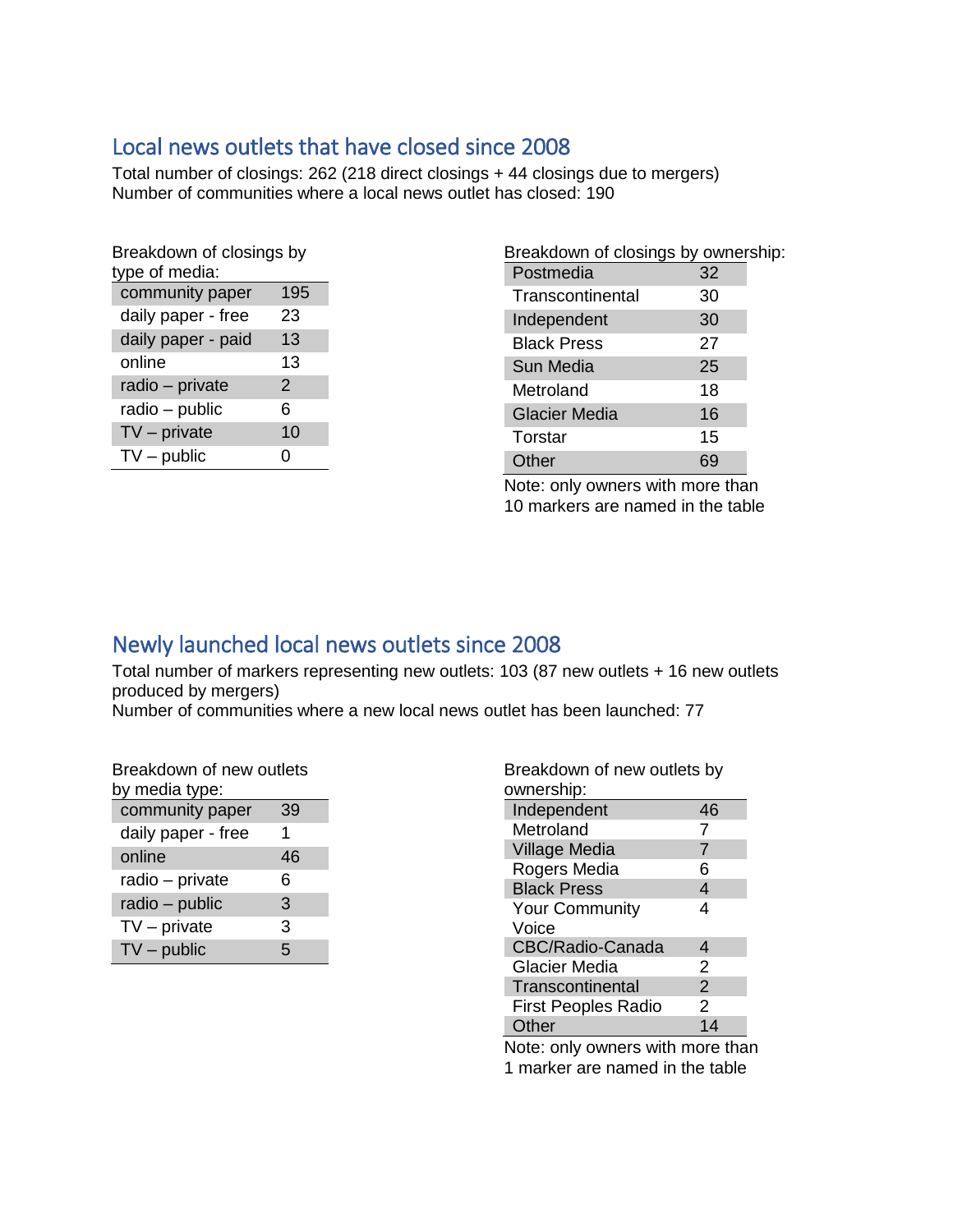## <span id="page-4-0"></span>Increases in service since 2008

Total number of service increases: 24 Number of affected communities: 21

Breakdown of service increases by type of media:

| , , , , , , , , , , , |   |  |
|-----------------------|---|--|
| community paper       | 4 |  |
| daily paper - free    | 0 |  |
| daily paper - paid    | 3 |  |
| online                | 6 |  |
| radio - private       | 0 |  |
| radio - public        | 1 |  |
| TV - private          | 9 |  |
| TV - public           | 1 |  |

Note: Examples of service increases include longer local news casts, the launch of a new local news program, increased frequency of publication for newspapers

### <span id="page-4-1"></span>Decreases in service since 2008

Total number of service reductions: 69 Number of affected communities: 44

Breakdown of service reductions by type of media: community paper 21

| daily paper - free | 1  |
|--------------------|----|
| daily paper - paid | 13 |
| online             | 0  |
| radio - private    | 1  |
| radio - public     | 1  |
| TV - private       | 10 |
| TV - public        | 22 |

Note: Examples of service decreases include shorter newscasts or fewer print editions per week for newspapers

### <span id="page-4-2"></span>Breakdown of data by type of local media (2008 to December 1, 2018) **NEWSPAPERS**

• Total number of markers representing changes at newspapers: 343

*Closings*

- Total number of newspapers that have closed: 231 (187 direct closings + 44 closings due to mergers)
- Number of communities where newspapers have closed: 180

#### *Launches*

- Total number of markers representing newly launched newspapers: 40 (24 new outlets + 16 new outlets produced by mergers)
- Number of communities where new newspapers have launched: 35

*Community newspaper markers on the map (published fewer than five times per week)* 

- Total number of community newspaper markers: 278
- Total number of community newspapers that have closed: 195 (154 direct closings + 41 closings due to mergers)
- Number of communities affected by the closing of a community paper: 159
- Total number of new community newspapers: 39 (23 new outlets + 16 new outlets produced by mergers)
- Number of communities where a new community paper has launched: 34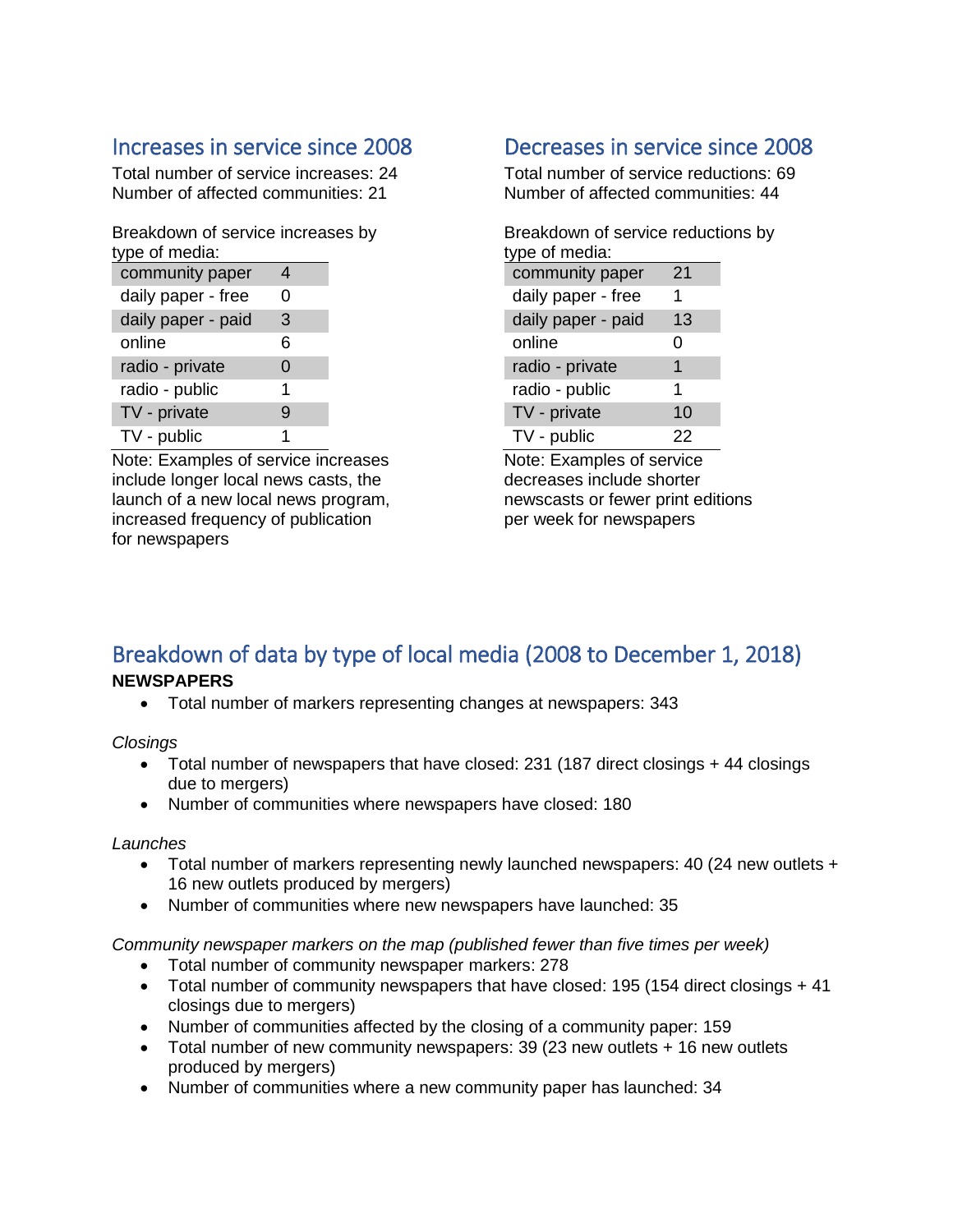#### **DIGITAL NEWS SITES**

- Total number of markers representing changes at online news sites: 65
- Total number of newly launched online news sites: 46
- Total number of closed online news sites: 13

#### **RADIO**

- Total number of markers representing changes at radio stations: 20
- Total number of new radio stations: 9
- Total number of closed radio programs: 8
- Total number of radio station service reductions: 2
- Total number of radio station service increases: 1

#### **TELEVISION**

- Total number of markers representing changes to television stations: 60
- Total number of new TV stations: 8
- Total number of closed TV stations: 10
- Total number of TV station service reductions: 32
- Total number of TV station service increases: 10

### <span id="page-5-0"></span>Provincial data for changes to local news media since 2008

| <b>Province</b>              | <b>Number of</b><br>closings/<br>closings<br>due to<br>mergers | Number of<br>new/new<br>outlets due<br>to merger | <b>Number of</b><br>service<br>reductions | <b>Number of</b><br>service<br><i>increases</i> | Total # of<br>markers |
|------------------------------|----------------------------------------------------------------|--------------------------------------------------|-------------------------------------------|-------------------------------------------------|-----------------------|
| Alberta                      | 33                                                             | 11                                               | 11                                        |                                                 | 56                    |
| <b>British Columbia</b>      | 52                                                             | 19                                               | 12                                        | $\overline{2}$                                  | 85                    |
| Manitoba                     | 5                                                              | 2                                                | 4                                         |                                                 | 12                    |
| <b>New Brunswick</b>         | 1                                                              | 4                                                |                                           | 1                                               | $\overline{7}$        |
| Newfoundland and<br>Labrador | 3                                                              | 0                                                | 3                                         | 0                                               | 6                     |
| <b>Northwest Territories</b> | 1                                                              | 0                                                |                                           | 1                                               | 3                     |
| Nova Scotia                  | 12                                                             | 9                                                | 5                                         | 4                                               | 30                    |
| <b>Nunavut</b>               | 0                                                              | 0                                                | $\Omega$                                  | 0                                               | $\mathbf{0}$          |
| Ontario                      | 104                                                            | 51                                               | 38                                        | 8                                               | 201                   |
| <b>Prince Edward Island</b>  | $\Omega$                                                       | $\Omega$                                         |                                           | $\overline{0}$                                  | 1                     |
| Quebec                       | 39                                                             | 5                                                | 21                                        | $\overline{2}$                                  | 67                    |
| Saskatchewan                 | 12                                                             | $\overline{2}$                                   | 2                                         | 4                                               | 20                    |
| Yukon                        | 0                                                              | 0                                                | 0                                         | 0                                               | 0                     |
| Canada (total)               | 262                                                            | 103                                              | 99                                        | 24                                              | 488                   |

Breakdown of changes to local news outlets by province